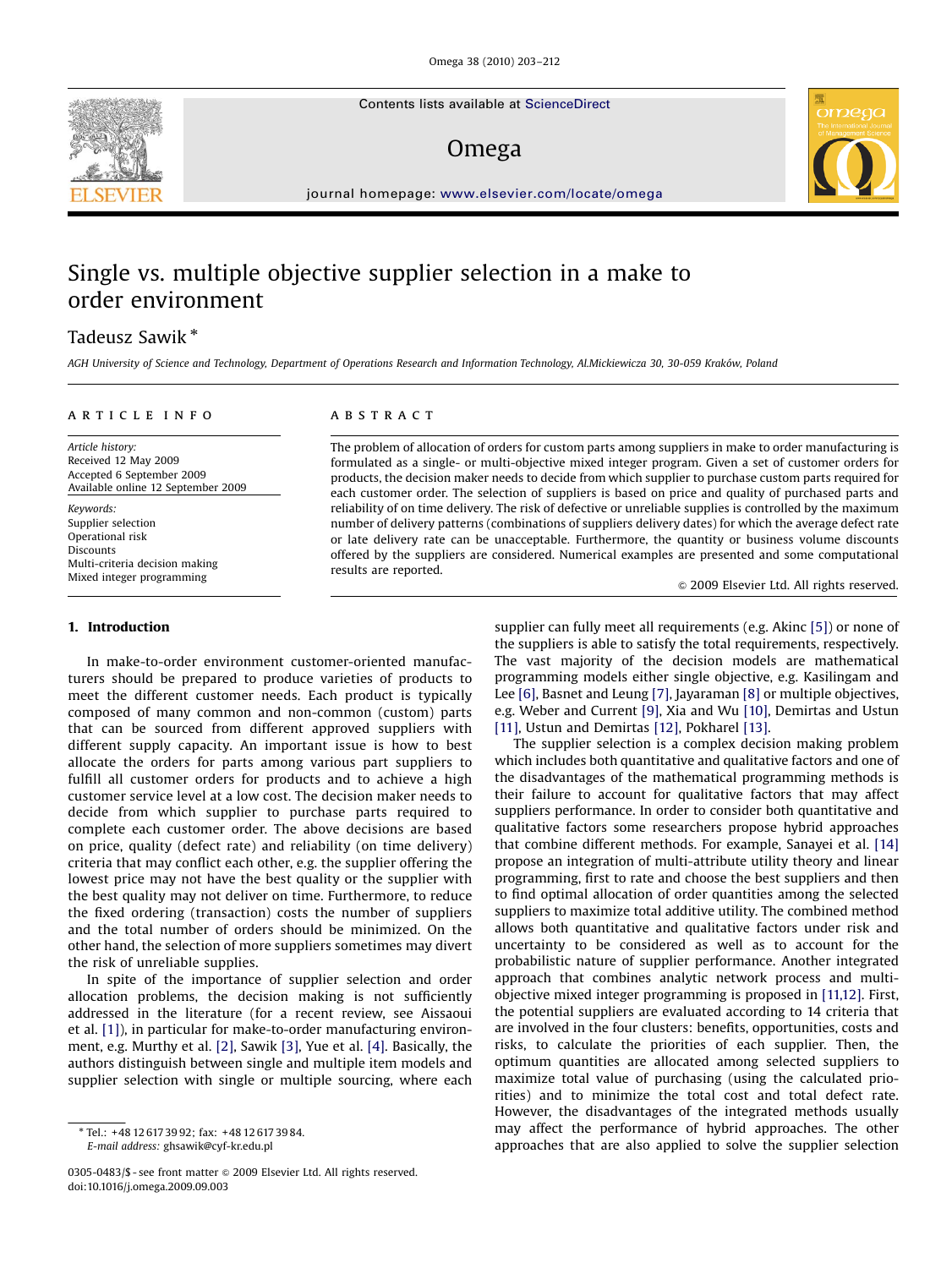problem are methods based on fuzzy sets, e.g. a fuzzy multiobjective integer programming Huo and Wei [\[15\]](#page--1-0) and genetic algorithms (e.g. Liaoa and Rittscher [\[16\]](#page--1-0), Che and Wang [\[17\]\)](#page--1-0). For example, in [\[16\]](#page--1-0) a genetic algorithm with problem specific operator is developed to account for the inbound transportation and to combine supplier selection with carrier selection decisions. The fuzzy and genetic algorithms, however, are heuristics that do not guarantee optimality of a solution.

The models developed for supplier selection and order allocation can be either single-period models (e.g. [\[6,8,9,11\]\)](#page--1-0) that do not consider inventory management or multi-period models (e.g. [\[3,7,12,16\],](#page--1-0) Ghodsypour and O'Brien [\[18\]](#page--1-0), Tempelmeier [\[19\]\)](#page--1-0) which consider the inventory management by lot-sizing and scheduling of orders. Since common parts can be efficiently managed by material requirement planning methods, this research is focused on custom parts that can be critical in make-to-order manufacturing. For custom-engineered products no inventory of custom parts can be kept on hand. Instead, the custom parts need to be requisitioned with each customer order and hence the custom parts inventory need not to be considered.

This paper presents mixed integer programming models for single or multiple objective supplier selection in make-toorder manufacturing for a static supply portfolio in a nondiscount or discount environment, that is for the allocation of orders for parts among the suppliers without or with discount and with no timing decisions. In contrast to the dynamic portfolio, which is the allocation of orders among the suppliers combined with the allocation of orders among the planning periods.

The major contribution of this paper is that it proposes a simple mixed integer programming approach for selection of supply portfolio under conditions of operational risk associated with uncertain quality and reliability of supplies. The integer programming models incorporate risk constraints where the risk of defective or unreliable supplies is controlled by the maximum number of delivery patterns (combinations of suppliers delivery dates) for which the average defect rate or late delivery rate may exceed the maximum acceptable rates. The number of maximum delivery patterns and the corresponding maximum rates represent, respectively, the confidence level and the targeted rates above which a risk averse decision maker wants to limit the number of outcomes.

The paper is organized as follows. In Section 2 description of the supplier selection problem in make-to-order manufacturing is provided. The mixed integer program for a single objective supplier selection in a non-discount environment is presented in Section 3. The model enhancements for the supplier selection with a business volume discount or quantity discount are presented in Section 4. The multiple objective approach is proposed in Section 5. Numerical examples and some computational results are provided in Section 6, and final conclusions are made in the last section.

#### 2. Problem description

In the supply chain under consideration various types of products are assembled by a single producer to satisfy customer orders, using custom parts purchased from multiple suppliers (for notation used, see Table 1). Each supplier can provide the producer with custom parts for all customer orders. However, the suppliers have different limited capacity and, in addition, differ in price and quality of offered parts and in reliability of on time delivery of parts. Let  $I = \{1, \ldots, m\}$  be the set of m suppliers and  $J = \{1, \ldots, n\}$ the set of n customer orders for the products, known ahead of time. Each order  $j \in J$  is described by the quantity  $s_j$  of required

#### Table 1 Notation.

## Indices

| i          | supplier, $i \in I = \{1, \ldots, m\}$       |
|------------|----------------------------------------------|
| j          | customer order, $j \in J = \{1, \ldots, n\}$ |
| $\ddot{r}$ | $\lambda$ olivomi nattorn $t-T$ (1)          |

delivery pattern,  $t \in T = \{1, \ldots, h\}$ 

- Input parameters
- $c_i$  capacity of supplier i
- $o_i$  cost of ordering parts from supplier *i*
- $p_{ij}$  price of part for customer order *j* purchased from supplier *i*
- $q_{it}$  expected defect rate of supplier *i* for delivery date in pattern *t*
- $r_{it}$  expected late delivery rate of supplier *i* for delivery date in pattern *t*  $s_j$  number of parts to be purchased for customer order  $j$
- $\overrightarrow{D}$   $\sum_{j \in J} s_j$  total demand for parts
- 
- $\overline{q}$  the largest acceptable average defect rate of supplies
- the largest acceptable average late delivery rate of supplies
- $\overline{v}$  the maximum allowed number of delivery patterns with the average defect rate or average late delivery rate of supplies greater than  $\overline{q}$  or  $\overline{r}$ , respectively

custom parts and requested delivery date, where the latter need not to be explicitly considered when selecting a supplier. Each supplier is assumed to have sufficient capacity to complete manufacturing and to deliver the ordered parts to the producer by the requested dates. All parts ordered from a supplier are shipped together with a single shipment at one of a series of fixed delivery dates (e.g. Hall et al. [\[20\]](#page--1-0)). The parts are dispatched to the producer at the earliest fixed delivery date after the completion time of their manufacturing. Hence, for each supplier the delivery date and the corresponding reliability of supply depend on the completion time of manufacturing the ordered parts, which is unknown to the producer when the supplier selection decision is made. Likewise, the quality of supply may depend on the completion time. When the suppliers are selected, however, the risk of defective and unreliable supplies can be considered using past observations. Since different suppliers may complete manufacturing of ordered parts at different times, and then deliver the parts at different dates, a different risk can be associated with each combination of suppliers delivery dates.

Let us call each combination of  $m$  fixed delivery dates, one delivery date for each supplier, a delivery pattern. Each delivery pattern must be feasible in respect to requested delivery dates. The total number of all feasible combinations of m fixed delivery dates consists of h delivery patterns and let  $T = \{1, \ldots, h\}$  be the index set of all feasible delivery patterns. The probability that is assigned to the occurrence of each delivery pattern is identical and equals  $1/h$ .

Let  $c_i$  be the capacity of supplier  $i \in I$ ,  $o_i$  cost of ordering parts from supplier  $i \in I$ ,  $p_{ii}$  purchasing price of part for customer order  $j \in J$  from supplier  $i \in I$ , and  $q_{it}$ ,  $r_{it}$  respectively, the expected defect rate, the expected late delivery rate of supplier  $i \in I$  for delivery date in pattern  $t \in T$ . The rates  $q_{it}$  and  $r_{it}$  are based on past observations.

We assume that the risk of defective or unreliable supplies from the selected suppliers can be measured by the number of delivery patterns for which the average defect rate or the late delivery rate of supplies are unacceptable.

The decision maker needs to decide from which supplier to purchase custom parts required for each customer order to achieve a low unit cost and high quality and reliability of supplies.

### 3. Single objective supplier selection in a non-discount environment

In this section a mixed integer program is proposed for a single-period supplier selection and order allocation problem in a